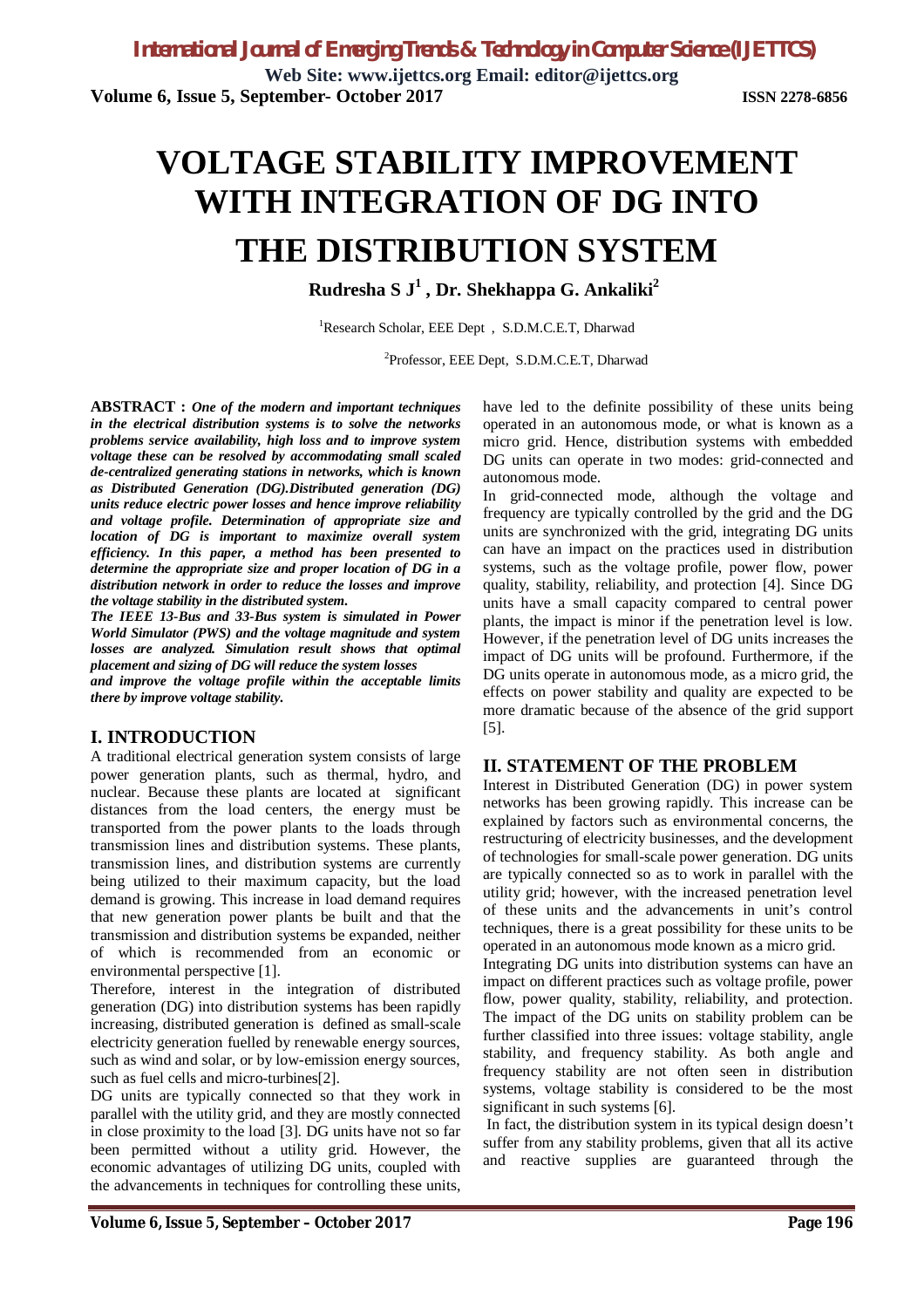# *International Journal of Emerging Trends & Technology in Computer Science (IJETTCS)*

**Web Site: [www.ijettcs.org](http://www.ijettcs.org) Email: [editor@ijettcs.org](mailto:editor@ijettcs.org)**

## **Volume 6, Issue 5, September- October 2017 ISSN 2278-6856**

substation. However, the following facts alter this situation:

- With the development of economy, load demands in distribution networks are sharply increasing. Hence, the distribution networks are operating more close to the voltage instability boundaries [7].
- The integration of distributed generation in distribution system introduces possibility of encountering some active/reactive power mismatches resulting in some stability concerns at the distribution level [8].

The inappropriate size and allocation of DG can cause low or over voltage in the distribution system leading to voltage instability. Therefore, another goal of our analysis is to check whether the voltage profile remains within permissible limit. So, voltage constraint becomes,

$$
V_{min} \le V \le V_{max}
$$

During this analysis, as per the standard we considered 6% variable voltage as acceptable stable voltage limit i.e.  $V_{\text{min}}$ =0.94 p.u and  $V_{\text{max}}$ =1.06 p.u.In the following section, we will show how optimum size and location of DG impacts on voltage level of the interconnecting buses.

### **III. PROPOSED ANALYSIS METHOD**

In our analysis, Based on sensitivity, a new methodology has been proposed to calculate optimum size and location of DG using power world simulator package and Mipower software in order to reduce the losses and improve the voltages at the different buses which improves the voltage stability in the system. The results obtained from both the software are compared for optimal location and optimal size required to minimize losses and improve the voltage stability of the system.

### **IV. FORMULA TO FIND SENSITIVITY**

For any distribution system, if DG size is varied from  $P_{DGP}$ to  $P_{DG2}$  and their corresponding change in power loss is respectively  $P_{L1}$  to  $P_{L2}$ , then the sensitivity factor becomes,

$$
\frac{dP_L}{dP_i} = \frac{P_{L1} - P_{L2}}{P_{DG1} - P_{DG2}}
$$

In our analysis, Sensitivity factors are evaluated for each bus using equation and the bus with maximum sensitivity is identified. Only those buses which have sensitivity factors close to the maximum value have been considered in our analysis. Thus solution space is reduced to only a few buses. After that, for each of these buses, power loss has been determined using large step size of DG variation and then graph is drawn using these few samples.

The minimum value of the curve that represents the minimum loss gives the optimum size for that bus and corresponding generation is the optimum DG size. The bus which is responsible for minimum loss of the system is the appropriate location for DG allocation.

### **V. STEPS TO CARRY OUT SIMULATION USING POWER WORLD SIMULATOR**

The following steps are carried out to model the test system in the power world simulator

- Draw the buses and enter the data.
- Draw the transmission lines and enter the data as given in the test system.
- Draw the generators and enter the data.
- Draw the load and enter the data.
- Now run the model and observe the voltage at all the buses and total losses in the system without DG.
- Calculate sensitivity of each bus with small penetration of DG
- Make list of most sensitive buses
- Select a bus from the list and calculate power loss for large variation of DG size
- Continue until power loss starts to increase and record each sample
- Check whether all sensitive buses have been analyzed
- Find the bus which has minimum power loss
- Find corresponding DG size
- Find the voltages at all the buses with optimum DG size and location
- Check for voltage stability of the system
- If the voltage stability is not maintained at all the buses then increase the DG size at a optimum location until the voltage stability is maintained

### **VI. SIMULATION RESULTS AND DISCUSSION**

The proposed method has been applied to a standard 13 bus and 33-bus system which have been taken as the bench mark problem in many IEEE papers.

### **IEEE 13-BUS TEST SYSTEM**

13-bus system has 13 busses and 12 branches. The standard 13-bus system is shown in Figure 1.



**Figure .1.** IEEE 13 -bus system

 The IEEE 13-bus Test system is modeled using power world simulator as shown in figure.2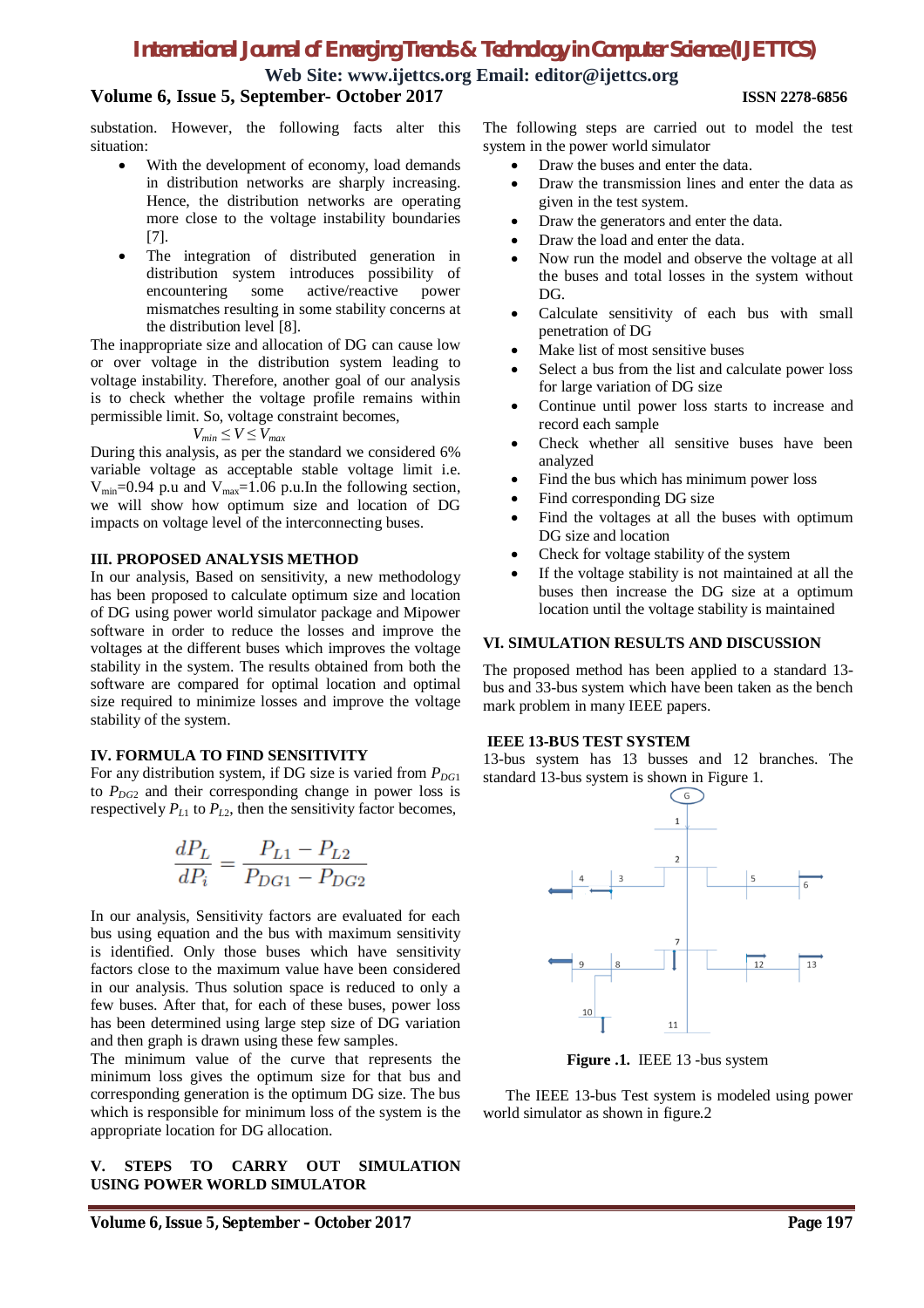# *International Journal of Emerging Trends & Technology in Computer Science (IJETTCS)*

**Web Site: [www.ijettcs.org](http://www.ijettcs.org) Email: [editor@ijettcs.org](mailto:editor@ijettcs.org) Volume 6, Issue 5, September- October 2017 ISSN 2278-6856**



**Figure.2.** 13-bus Test system with DG is modeled using power world simulator

The load flow analysis is carried out using power world simulator for the existing system without distributed generation and results are tabulated in Table -1.

| Table -1  |             |                  |              |              |  |  |
|-----------|-------------|------------------|--------------|--------------|--|--|
| Slack bus | Slack bus   | <b>Slack bus</b> | <b>Total</b> | <b>Total</b> |  |  |
| MW        | <b>MVAR</b> | <b>MVA</b>       | <b>MW</b>    | <b>MVA</b>   |  |  |
| generatio | generatio   | <b>Generatio</b> | loss         | R            |  |  |
| n         | n           | n                |              | Loss         |  |  |
| 2.0655    | 1.1253      | 2.3521           | 0.150        | 0.0459       |  |  |
|           |             |                  |              |              |  |  |
|           |             |                  |              |              |  |  |

The voltages at the different buses without DG are given in Table-2.

| <b>Bus number</b> | Voltage in p.u |  |  |
|-------------------|----------------|--|--|
| 1                 | 1.00000        |  |  |
| $\overline{2}$    | 0.96246        |  |  |
| $\overline{3}$    | 0.95462        |  |  |
| $\overline{4}$    | 0.95018        |  |  |
| 5                 | 0.95981        |  |  |
| 6                 | 0.95717        |  |  |
| $\overline{7}$    | 0.93545        |  |  |
| 8                 | 0.92519        |  |  |
| 9                 | 0.92190        |  |  |
| 10                | 0.92519        |  |  |
| $\overline{11}$   | 0.93545        |  |  |
| 12                | 0.92625        |  |  |
| 13                | 0.92070        |  |  |

### **Table – 2**

As seen from the Table-2, voltages at some of the buses are below  $V_{min}$  (0.94) and therefore it reaches voltage

instability. The voltage at the other buses are also moving towards voltage instability margin as load increases and it may lead to voltage collapse therefore it is required to place a DG at optimum location in order to improve voltage at the different buses so that voltage stability is maintained.

By applying the proposed method as given in the algorithm the minimum MW loss i,e 0.0371 is occurred when distributed generation is incorporated at bus 12 with 60% of generation and it is shown in figure 3.



**Figure 3:** MW loss v/s % of DG at bus 12 Therefore the bus 12 can be chosen as optimum location with 60% DG due to minimum losses and with 60% of DG at bus 12, voltages at all the buses are within the limits therefore 60% of DG i.e. 1.2393 MW at bus 12 is the optimum value of distributed generation.



**Figure 4.** Voltage Profile of 13-bus system before and after placement of DG

The comparison of voltages at the various buses with and without DG is shown in figure.4.

It can be seen from the diagram that the voltage profile is improved in all the buses which improves the voltage stability in the distribution system.

### **IEEE 33 - BUS TEST SYSTEM**

Proposed method is applied to 33-bus system using power world simulator.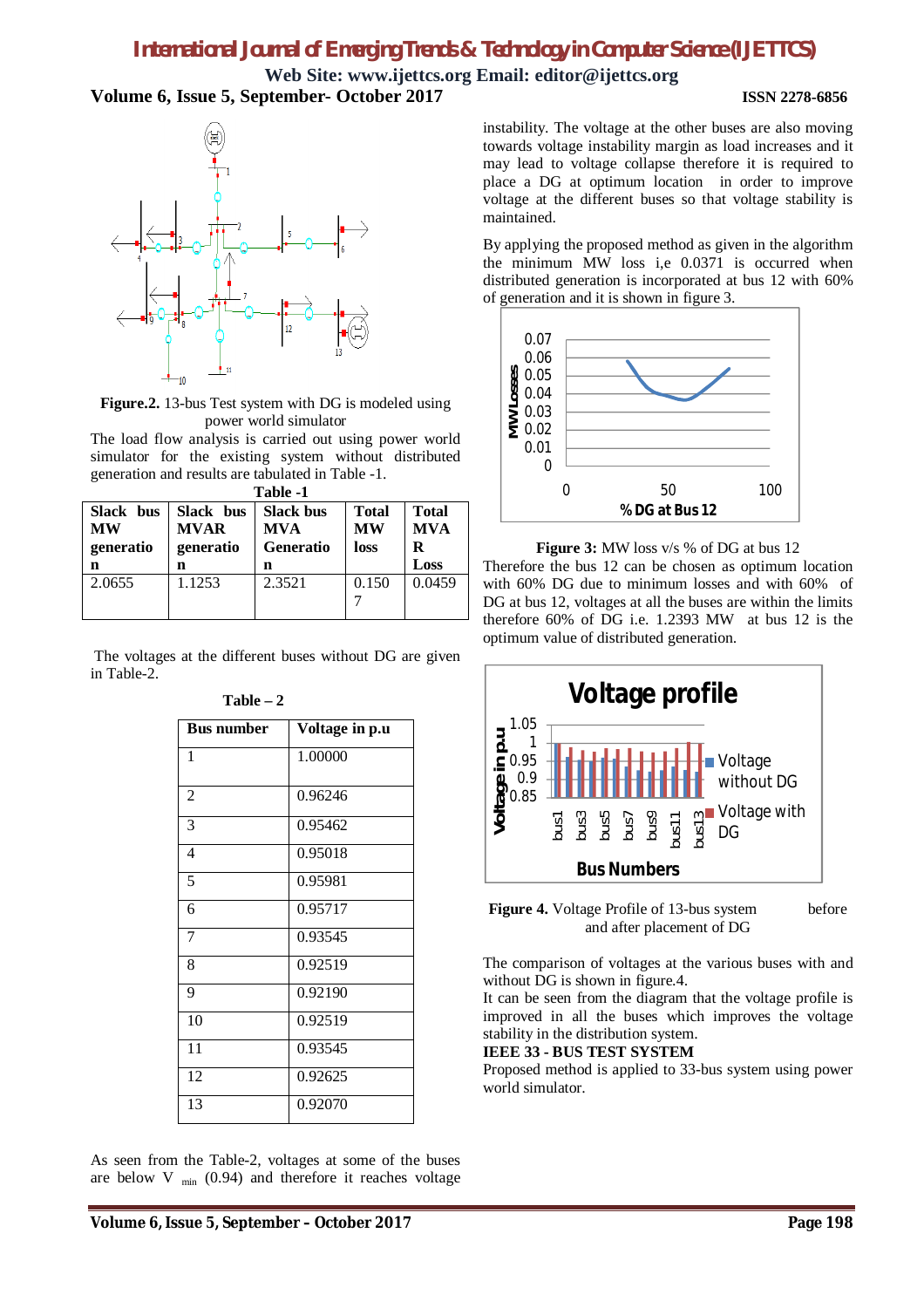# *International Journal of Emerging Trends & Technology in Computer Science (IJETTCS)*

**Web Site: [www.ijettcs.org](http://www.ijettcs.org) Email: [editor@ijettcs.org](mailto:editor@ijettcs.org) Volume 6, Issue 5, September- October 2017 ISSN 2278-6856**



**Figure.5.** IEEE 33- bus test system

By applying the proposed method as given in the algorithm the minimum MW loss is occurred when distributed generation is incorporated at bus 13 with 30 % of generation and it is shown in figure 7.



**Figure 7.** MW loss v/s % of DG at bus 13

Therefore the bus -13 can be chosen as optimum location due to minimum losses with 30% DG at bus -13

The voltages at bus -13 with this 30% of DG are not within the limits therefore in order to obtain the voltage within the limits and to maintain the voltage stability in the system % DG is increased at bus -13 till the voltages at the all the buses are within the limits. In this case for 50% of DG at bus -13, all the bus voltages are within the limits.

The comparison of voltages at the various buses with and without DG is shown in figure .8



**Figure 8.** Voltage Profile of 33- bus system before and after placement of DG

This algorithm can be applied to find the optimum location and size of DG in order to minimize losses and improve the voltage stability of the distribution system using mipower software also, the results obtained using both the software are given in the table-3.

| Comparison of results obtained from both software is |
|------------------------------------------------------|
| shown in Table -3                                    |
| Table-3                                              |

| SL<br>NO | <b>Software Used</b>                                 |                                                                                                    | <b>DG</b><br>Locati<br>on            | DG Size for<br><b>Voltage</b><br><b>Stability</b><br>improvement |  |
|----------|------------------------------------------------------|----------------------------------------------------------------------------------------------------|--------------------------------------|------------------------------------------------------------------|--|
| 1        | <b>Power</b><br>World<br><b>Simulat</b><br><b>or</b> | <b>IEEE 13 -</b><br><b>Bus</b><br><b>System</b><br><b>IEEE 33 -</b><br><b>Bus</b><br><b>System</b> | <b>Bus</b><br>12<br><b>Bus</b><br>13 | 60%<br>50%                                                       |  |
| 2        | <b>Mipowe</b><br>r<br><b>Softwar</b><br>e            | <b>IEEE 13 -</b><br><b>Bus</b><br><b>System</b><br><b>IEEE 33 -</b>                                | <b>Bus</b><br>12<br><b>Bus</b>       | 60%<br>53%                                                       |  |
|          |                                                      | <b>Bus</b><br><b>System</b>                                                                        | 13                                   |                                                                  |  |

### **VII- CONCLUSION**

Proper Size and location of DG are important factors in the application of DG for loss minimization and voltage stability improvement. This paper presents an algorithm to calculate the optimum location of DG at various buses and to identify the best size corresponding to the optimum location for reducing total power losses and improve the voltage profile in primary distribution network. In this paper IEEE-13 and 33 bus system is taken for analysis and simulation is done using power world simulator software, the results shows that the location of the DG has a main effect on the power losses and Voltage stability can be improved by selecting proper size of DG at a selected optimal location in distribution system.

### **REFERENCES**

- [1].Ackermann, T.; Andersson, G.; Soder, L. (2000), Distributed generation: a definition," Electric Power System Research, Vol. 57, pp. 195-204.
- [2]. IEEE Std. 1547-2003*,* "IEEE Standard for Interconnecting Distributed Resources with Electric Power Systems,"2003.
- [3]. P. Dondi, D. Bayoumi, C. Haederli, D. Julian, and M. Suter, "Network integration of distributed power generation," J. Power Sources,vol. 106, pp. 1-9, 2002.
- [4].V.V Thong, J. Driesen and R Belmans, "power quality and voltage stability of distribution system with distributed energy resources. "International Journal of Distributed energy Resource,Vol. 1, No. 3 PP.227- 240, 2005.